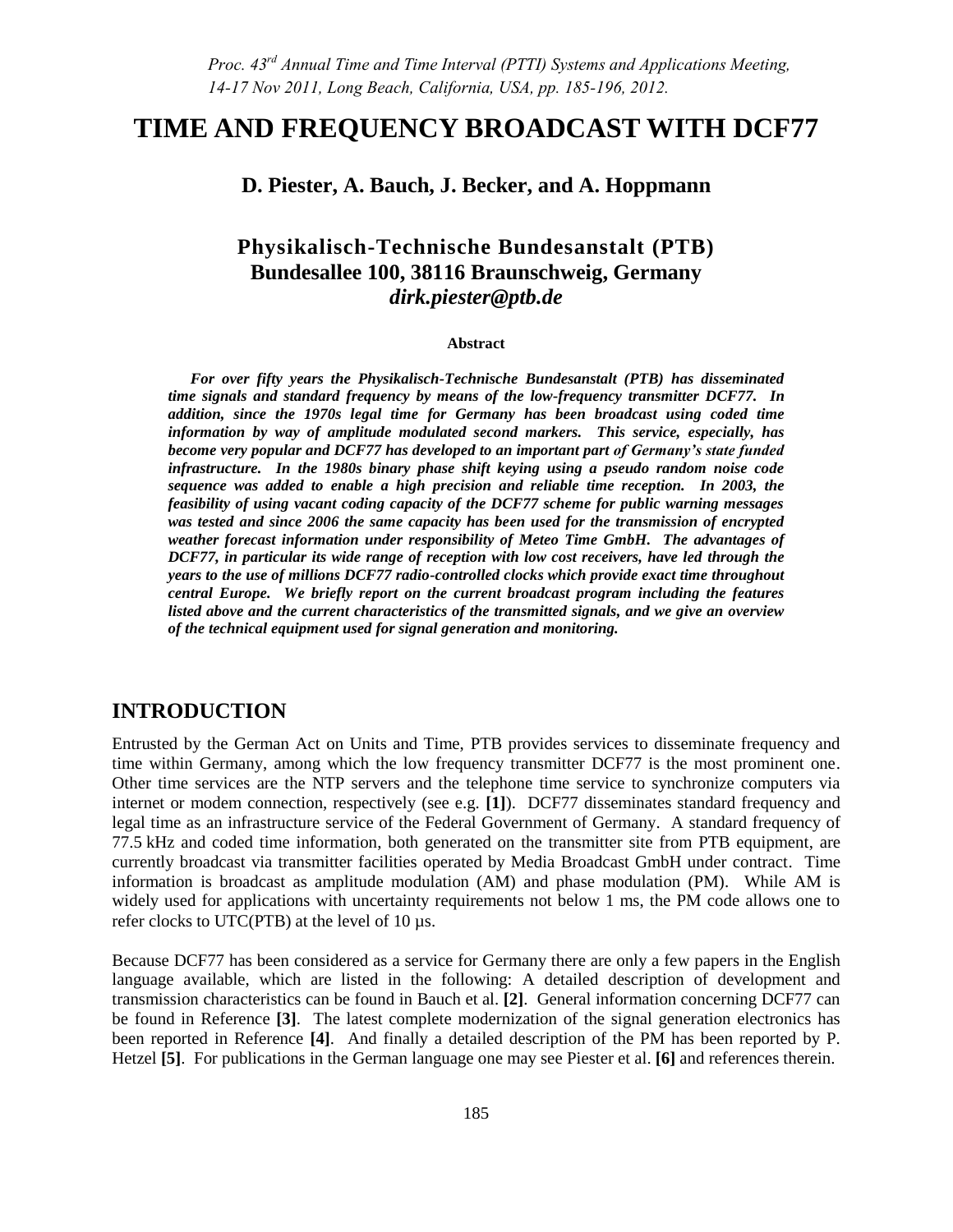In this paper DCF77 features described previously in **[2]**, **[4]**, and **[5]** have been compiled, which the authors consider to be of interest for a reader of these Proceedings' papers. In this report we describe briefly the signal generation unit, the signal characteristics, i.e. AM, PM and carrier phase. In conclusion a brief description of the service availability and an outlook are made.

# **INSTALLATIONS**

During Summer 2006, completely new electronics for signal generation of DCF77 were installed and put into routine operation in September the same year **[4]**. In Figure 1 and Figure 2, the current operational control unit is shown as of 2010. The transmitted signal is generated, as in the previous setup architecture, with three independent atomic clocks as inputs to three time code generators, from which one is chosen as the master source and one as the backup. In regular operation, the phases of the carriers of all outputs are kept in mutual agreement within a few tenths of a microsecond. However, in the case of a malfunction, a switch matrix discards the corresponding output or switches all outputs off if there is no coincidence between the two remaining generators in order to prevent a false transmission.



Figure 1. Electronic control unit in 2010. As a detail, one can see the three signal generators with their greenish displays and three cesium frequency standards just above the uninterruptable power supply units on the bottom.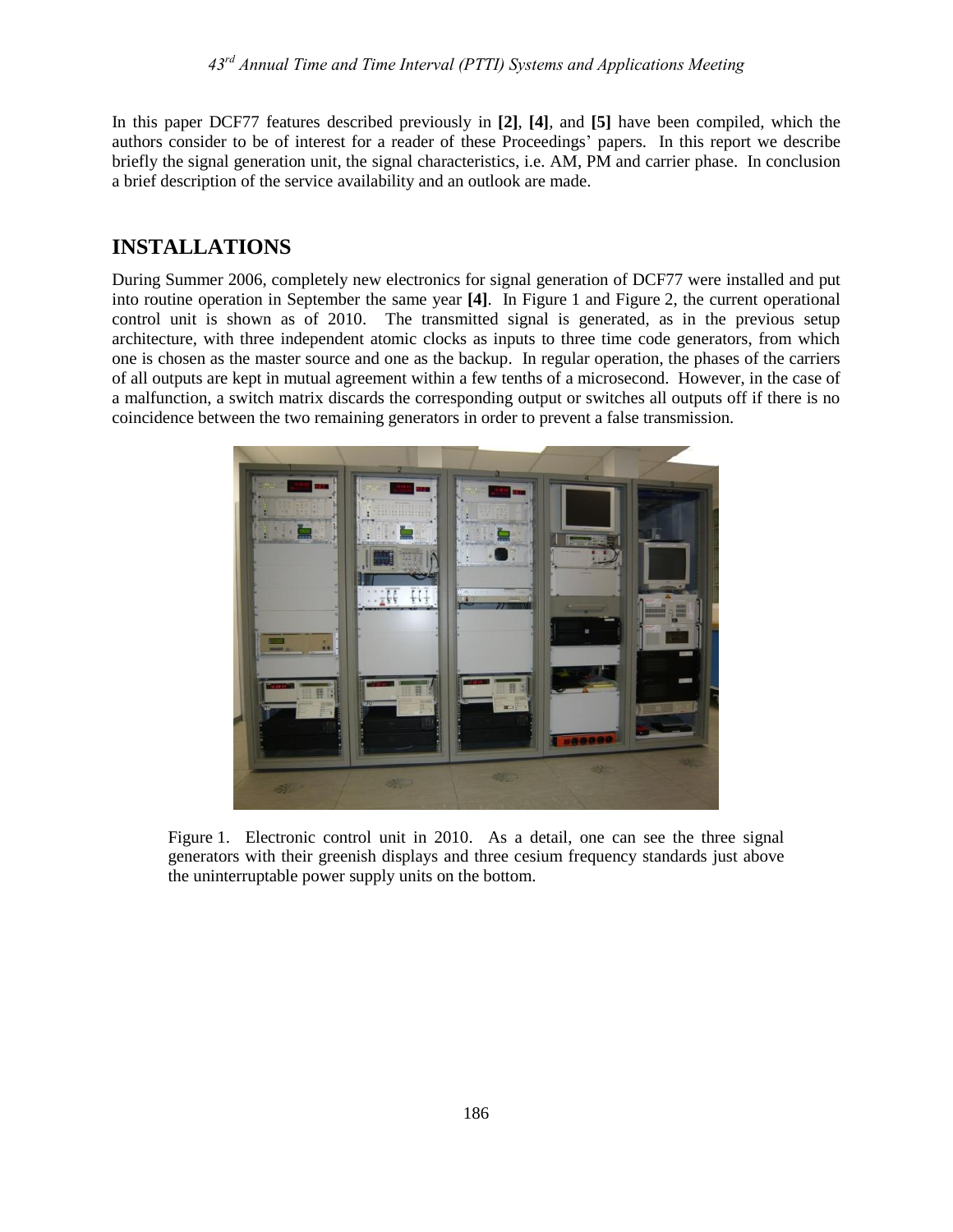

Figure 2. Block diagram of the DCF77 control and transmission facilities in Mainflingen and of the monitoring systems at PTB in Braunschweig.

#### **BROADCASTING PROGRAM**

The content of the DCF77 program comprises traceable standard frequency as derived from the carrier phase (CP), AM SI second markers at the beginning of every second and an AM time and date code message. The PM is phase coherent to the beginning of the second and the same time and date information as encoded in the AM is provided. Some characteristics of AM, PM, and CP are addressed in the following sections.

No changes to the signal structure have been introduced recently. As reported before **[7]**, the content of 14 amplitude modulated bits, which are transmitted during the seconds 1 to 14, is no longer provided by PTB (see Figure 4 for the current coding scheme and Reference **[8]** for a detailed description). Under the responsibility of the Federal Office of Civil Protection and Disaster Relief (the German Bundesamt für Bevölkerungsschutz und Katastrophenwarnung, BBK), warnings to the population could in principle be transmitted using these 14 bits. Negotiations are still ongoing and at present no decision has been made as to whether DCF77 will be used for that purpose or not. As a further extension of the information content transmitted by DCF77, weather information has been provided under responsibility of Meteo Time GmbH since November 2006 **[9]**. The same 14 bits are employed in a way that ensures compatibility with the transmission protocols of the warning messages. The Meteo Time service was available on the Swiss low frequency transmitter HBG until the end of 2011 **[10]** when this service was shut down.

### **AMPLITUDE MODULATION (AM)**

The 77.5 kHz carrier of DCF77 is amplitude modulated with second marks. See Figure 3 and Reference **[2]** for details. At the beginning of each second (except for the last second of each minute, which serves as identification for the beginning of the next minute) the amplitude is reduced phase-synchronously with the carrier oscillation for a duration of 0.1 s or 0.2 s to a residual level of 15%. In Figure 3 the falling edge of the envelopes of the carrier oscillation emitted by DCF77 (curve a) at the beginning of a second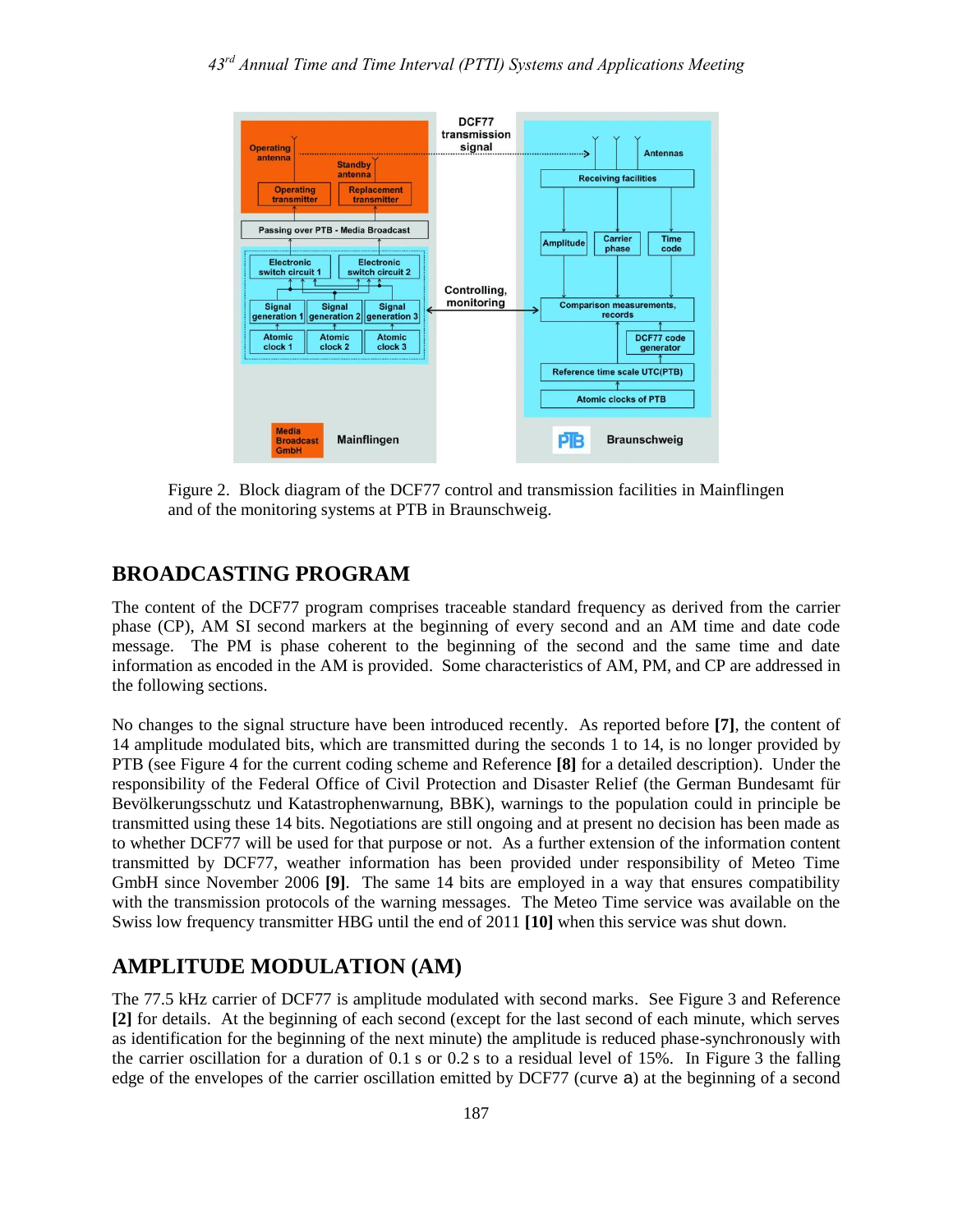mark and the associated control signal (curve a') are shown. The blanking interval of 250 µs in the drive signal causes a faster decay of the antenna circuit, so that the obtained decay rate is practically identical with that which would be obtained for a drive signal completely without residual amplitude. For comparison, the broken line curve b shows which steepness would be obtained if the drive signal was reduced directly to the residual amplitude without a blanking interval (curve b′). The steeper the falling edge, the more exact is the determination of the beginning of the carrier reduction which is defined as the beginning of the second.

The phases of the drive signal (a′ in Figure 3) and of the emitted signals are controlled and, if necessary, corrected now and then with an uncertainty of  $< 0.01$  us by means of an atomic clock, representing UTC(PTB) – the local realization of Coordinated Universal Time – which is transported from Braunschweig to the transmitter station. For this purpose, the occurrence of the falling edge of the DCF77 time signals are determined at the modulator unit, on a measuring probe between transmitter output and transmitting antenna and in the near field of the transmitting antenna with reference to the signal of the transportable atomic clock. The modulator unit is adjusted in such a way that the emitted reference phase correspond to UTC(PTB).



Figure 3. Falling edge of the carrier envelopes emitted by DCF77 at the beginning of a second mark. For details see the text.

The different durations of the second marks serve for the binary encoding of time and date: second marks with a duration of 0.1 s correspond to the binary zero, and marks with a duration of 0.2 s to the binary one. Once during each minute, the numbers of the minute, the hour, the day, the day of the week, the month and the year are transmitted using BCD coding (BCD: Binary Coded Decimal, every digit of a number is encoded separately). From the calendar year, only the unit place and the decimal place are transmitted, i.e., the year 2012 is transmitted only as 12. The emitted code contains the information for the minute that follows. The temporal sequence of the bits and their significance are explained by the encoding scheme shown in Figure 4. For its definition many years ago, PTB acted on the assumption that the code should be compatible with the signal structure used in the years before and that it should be easily decodable with the electronic means available at that time. Before its implementation, the coding technique was discussed with different authorities, scientific institutes and companies. Different coding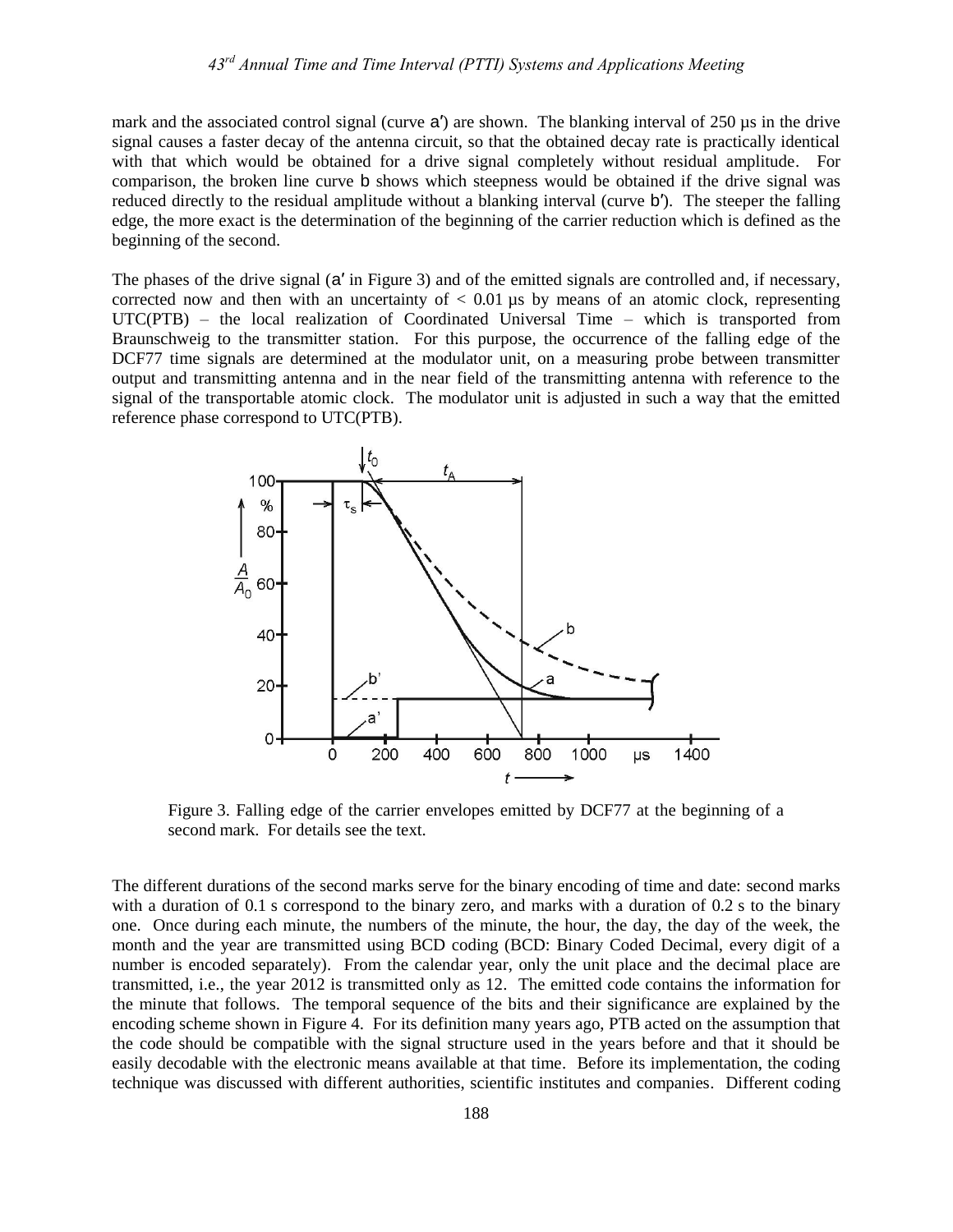proposals as to which information should be emitted and which coding type (binary or BCD) should be used were put up for discussion. The wish of the clock industry to transmit – in addition to the time and the date – also the number of the day of the week was, for example, taken into account. In all later amendments and complements of the coded time information or of the signal structure, it was always made sure that the function of DCF77 time service instruments already in use was not affected, in order to provide planning reliability to the users of DCF77 and to the manufacturers of radio-controlled clocks. The code determined in 1973 for the second marks  $20 - 58$  has not been changed since its introduction. Only the coding scheme has been supplemented by the announcement bits and the time zone bits.

The time zone bits Z1 and Z2 (second mark Nos. 17 and 18) indicate which time system the time information transmitted after second mark 20 refers to. For the emission of Central European Time (CET  $=$  UTC+1 h), Z1 has the state "zero" and Z2 has the state "one." When Central European Summer Time  $(CEST = UTC + 2 h)$  is emitted, this is the other way round.

Announcement bit A1 (No. 16) indicates an imminent change in the time system. Prior to the transition from CET to CEST or back, A1 is emitted for one hour each in the state "one": prior to the transition from CET to CEST (CEST after CET) from 01:00:16 a.m. CET (02:00:16 a.m. CEST) to 01:59:16 a.m. CET (02:59:16 a.m. CEST).

Announcement bit A2 (No. 19) indicates the imminent introduction of a leap second. A2 is also emitted for one hour in state "one" before a leap second is inserted. Before a leap second is inserted on January 1 (July 1), A2 is therefore emitted sixty times from 00:00:19 a.m. CET (01:00:19 a.m. CEST) until 00:59:19 a.m. CET (01:59:19 a.m. CEST) in state "one."

The announcement bits A1 and A2 serve to inform the processors in radio-controlled clocks that use the regularity of time counting for the purpose of fault recognition, about the irregularity in time counting to be expected. Without the evaluation of A1 or A2, the irregularity could be interpreted as an erroneous reception, with the result that the changed time counting would not be used immediately.

The day of the week is coded in accordance with standard ISO 8601 or DIN EN 28601, Monday being day 1 (one) of the week. The three parity check bits P1, P2 and P3 complement the preceding information words (7 bits for the minute, 6 bits for the hour and 22 bits for the date, including the number of the weekday) to an even number of ones. A protection of the code beyond the three parity bits has been dispensed with in view of the regularity of the time information transmitted. The known rules of time counting allow transmission errors to be detected at any time by a comparison of successive time telegrams.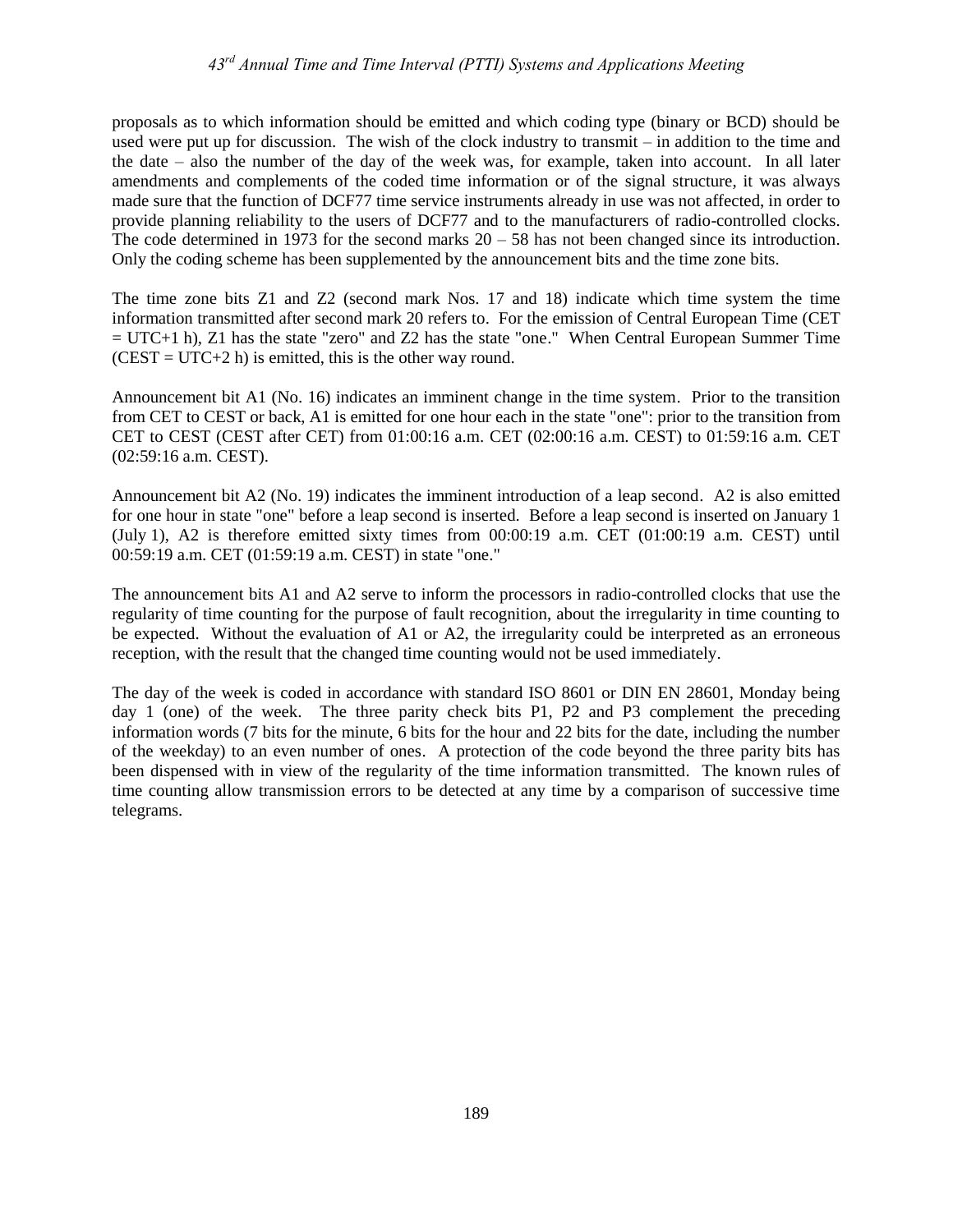

Figure 4. Current coding scheme of the DCF77 time code frame. For a detailed description see References **[5]**, **[2]**, **[8]**, or in the German language **[6]**.

At the suggestion of a federal agency responsible for civil protection, it was investigated in 2003 whether the emission of "time signals" with DCF77 could also be used to transmit warning information, and whether DCF77 could be an element in a warning system of the Federal Government. HKW-Elektronik GmbH was entrusted with the realization and evaluation of a field test in which fictive warning information was emitted with the second marks 1 to 14. The DCF77 control facilities have been extended in such a way that the fictive warning information received in the transmitting station with a satellite terminal could be integrated into the broadcasting program. With approximately 900 radio alarm clocks specifically modified, the alarms received were recorded at different distances from the transmitter and under different receiving conditions. In its final report, HKW demonstrated that the alerting time and the reachability of the different radio receivers were uniformly good in our country. Although it has been demonstrated in this way that the technical possibility of using DCF77 signals for the intended purpose exists, no decision has been taken so far to actually make use of this possibility. At present, the second marks  $1 - 14$  are, instead, used to transmit weather information provided by the Swiss company MeteoTime GmbH. This does not, however, rule out a future use for population warning. The provision of weather data does not lie in the area of responsibility of PTB, but is contractually regulated by Media Broadcast GmbH. Radio-controlled clocks that have been manufactured without the specific feature of decoding the data contents in bits  $1 - 14$  will not be affected by the extension of the scope of broadcasting, but they cannot make use of this information either.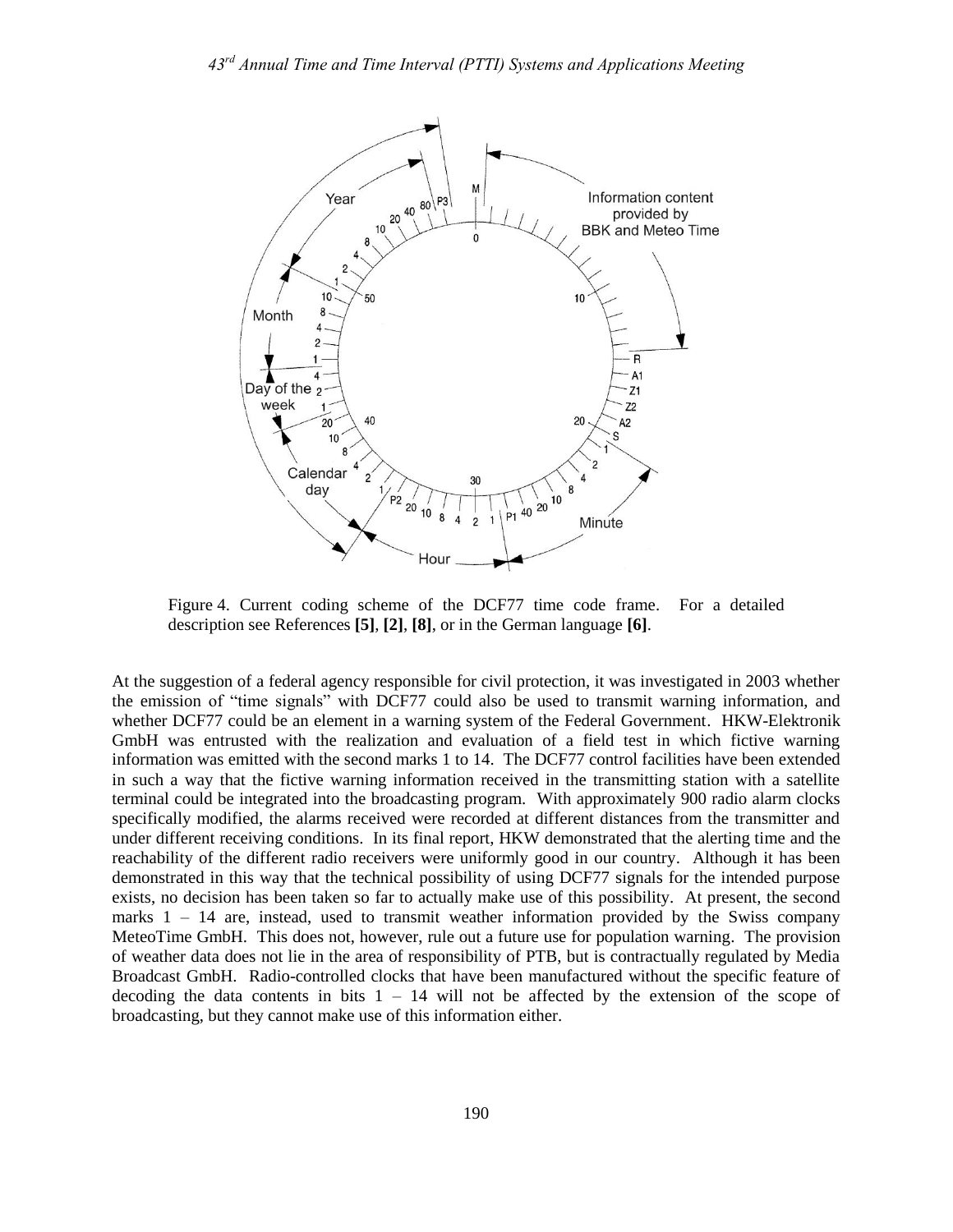At present, the second mark 15 is still being used as a flag to signalize irregularities in the control facilities. The correctness of the emitted time information is, however, also guaranteed in the case of a prolonged bit 15.

#### **PSEUDO-RANDOM PHASE-SHIFT KEYING (PRPSK)**

In addition to the amplitude modulation the carrier is phase modulated by a pseudo-random phase-shift keying (PRPSK) **[5]** [11] shifting the phase by  $\Delta \varphi = \pm 13^{\circ}$  around its mean value  $\varphi_{\rm m}$ . The PRPSK is accomplished according to a pseudo-random binary sequence of maximal length with  $2^9 = 512$  states, in a way that  $\varphi_m + \Delta \varphi$  and  $\varphi_m - \Delta \varphi$  are equally distributed. Therefore the mean value of the carrier phase is not influenced and the stability of the carrier phase is not significantly degraded. Figure 5 shows the course of the amplitude and of the phase of the DCF77 carrier within one second. The carrier phase, the AM second marker and the phase keying are phase synchronous. The duration of one phase chip  $T<sub>T</sub>$  is 1.55 ms and the full sequence takes 793 ms. For a detailed description of the PRPSK, in particular the generation of the PRPSK sequence, see **[5]** or in the German language **[6]** and **[11]**.

Because of the signal structure of DCF77, the PRPSK is not applied continuously. It is started 0.2 s after the beginning of each second and stops after completion of one cycle. This ensures that the falling edge defined as the beginning of the second remains undisturbed and the noise cycles fall within the range of the 100% amplitude. In Figure 6 the resulting transmitted spectrum is depicted. During a given second, the "normal" pseudo-random noise (PRN) sequence is transmitted in the case of a binary zero of the AM. In the case of a binary one in the AM signal, the PRN sequence is transmitted inverted. That means as with the AM one bit per second is transmitted, and the data content is identical to that in the AM for the seconds 15 to 59 of a minute. Only the minute marker identification is different in the case of the PRPSK modulation: instead of omitting the 59<sup>th</sup> second marker, 10 inverted PRN sequences are transmitted in the seconds 0 to 9. In seconds 10 to 14 the PRN sequence is not inverted. The carrier, the AM time signals and the noise signals are always phase coherent.



Figure 5. Amplitude and phase of the DCF77 carrier during one second.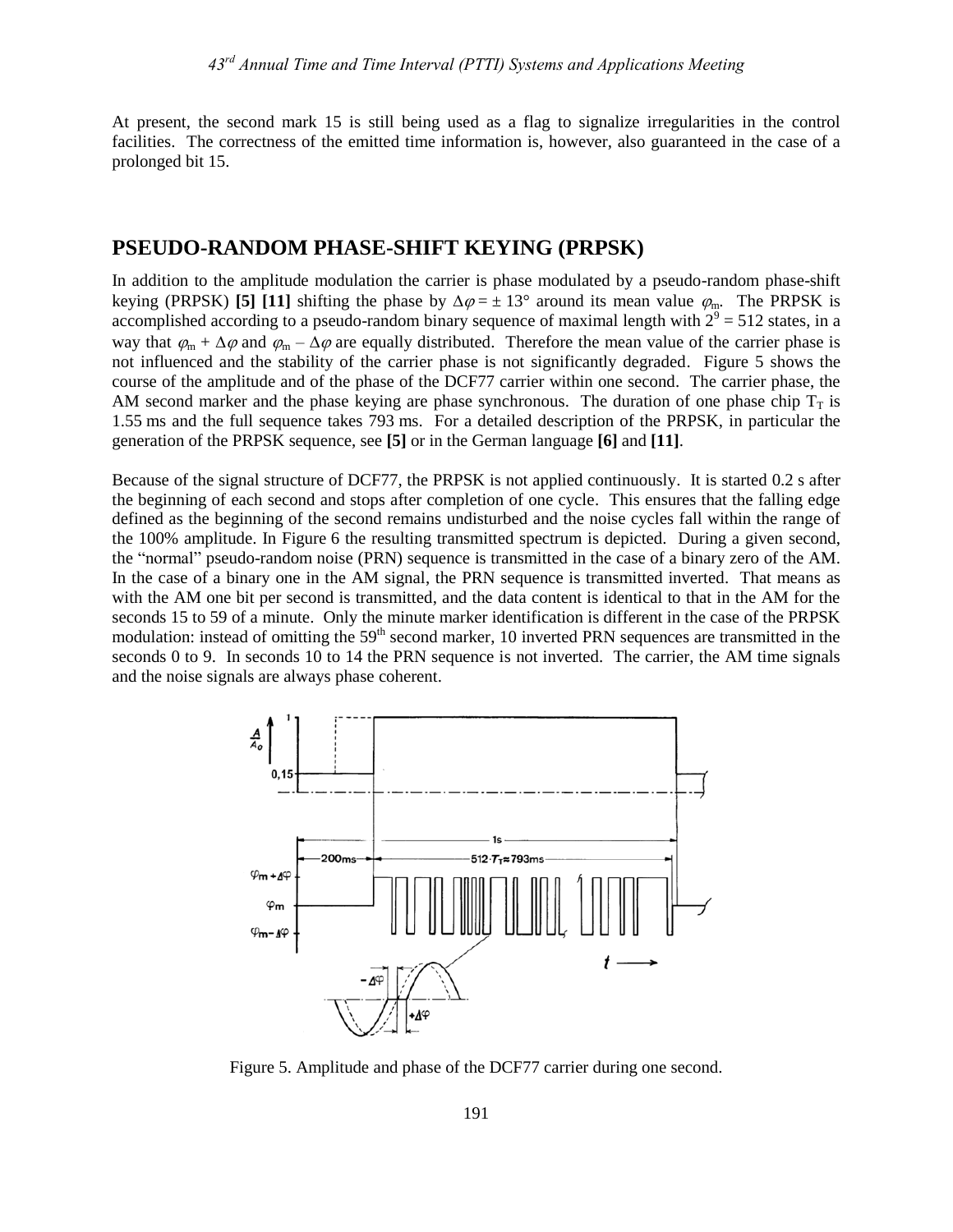

Figure 6. Spectrum of the DCF77 carrier with and without PRPSK modulation measured with 100 Hz resolution bandwidth at the transmitter station.

It is noted that following the example of DCF77 the US plans to introduce a similar concept of PRPSK modulation in their low frequency transmitter WWVB. See **[12]** for details.

#### **CARRIER PHASE**

As has already been mentioned, the carrier frequency of DCF77 amounts to 77.5 kHz. It is derived from an atomic clock of PTB, whose output frequency (10 MHz) agrees with an uncertainty  $2 \cdot 10^{-13}$  with the nominal value and whose relative daily frequency fluctuations are approximately  $5 \cdot 10^{-14}$ . When the carrier frequency is used over short measuring times the phase time deviations from the mean value must be taken into account which are due to the pseudo-random phase modulation and by transients caused by the transmitting antenna in the rhythm of the time signals. Over long measuring times, these phase time variations average out and can be disregarded. Compared to that, phase time variations of the emitted carrier and of the phase-coherent modulated time signals at the place of transmission caused by temperature variations and slight detunings of the antenna adaptation are slow. These can amount to up to approximately  $\pm 0.1$  µs, related to the output signals of the atomic clock from which they are derived. Averaged over one day, a relative uncertainty of  $2 \cdot 10^{-12}$  thus results for the emitted carrier frequency at the place of transmission. By controlling the frequency and the phase time of the DCF77 carriers, the uncertainty for frequency comparisons over very long measuring times can be further reduced. Consequently, frequency comparisons over 100 days are, on average, possible with a relative uncertainty clearly below  $10^{-13}$ . In Figure 7 a long period of hourly data of the DCF77 carrier phase received at PTB in Braunschweig (distance to transmitter: 273 km) and measured against UTC(PTB) are depicted. The corresponding frequency instability is shown in Figure 8.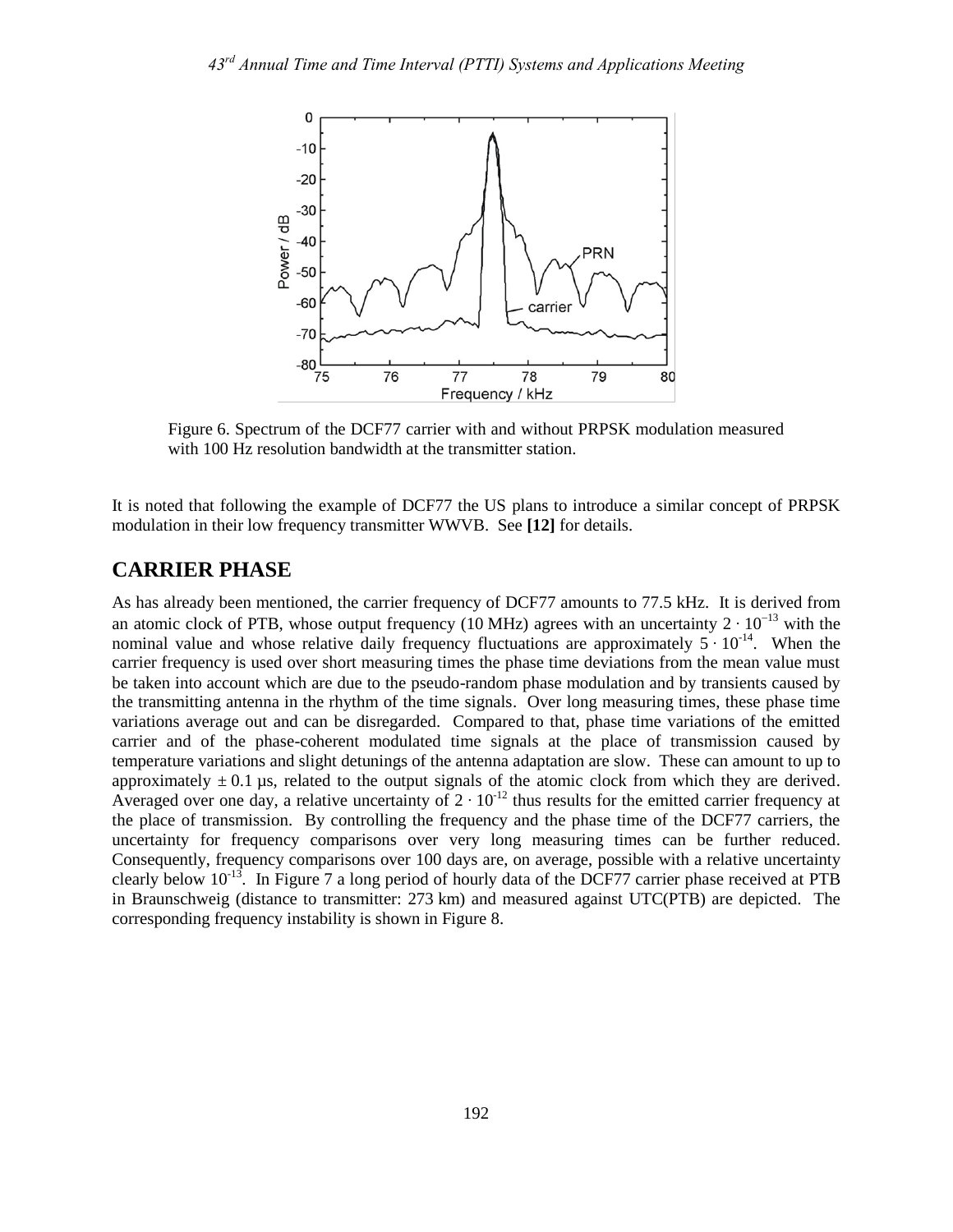

Figure 7. Carrier phase reception of DCF77 in Braunschweig: hourly data (black) and daily ±4-hour-averages around 12:00 UTC (red) over an extended period from MJD 55000 (2009-06-18) to MJD 55800 (2011-08-27).



Figure 8. Fractional frequency instability of the DCF77 carrier phase received in Braunschweig. For averaging times from 1 h to 8 h an autumn day has been chosen (2011-10-10) and for averaging times of 1 d and more the daily averages of data shown in Figure 7 have been used.

## **AVAILABILITY**

DCF77 transmits in continuous operation (24 hours). With Media Broadcast GmbH, a temporal availability of the DCF77 transmission of at least 99.7% every year has been contractually agreed upon. Due to the fact that a replacement transmitter and a standby antenna are available, there are no shutdowns for maintenance work at regular intervals. However, short interruptions of up to a few minutes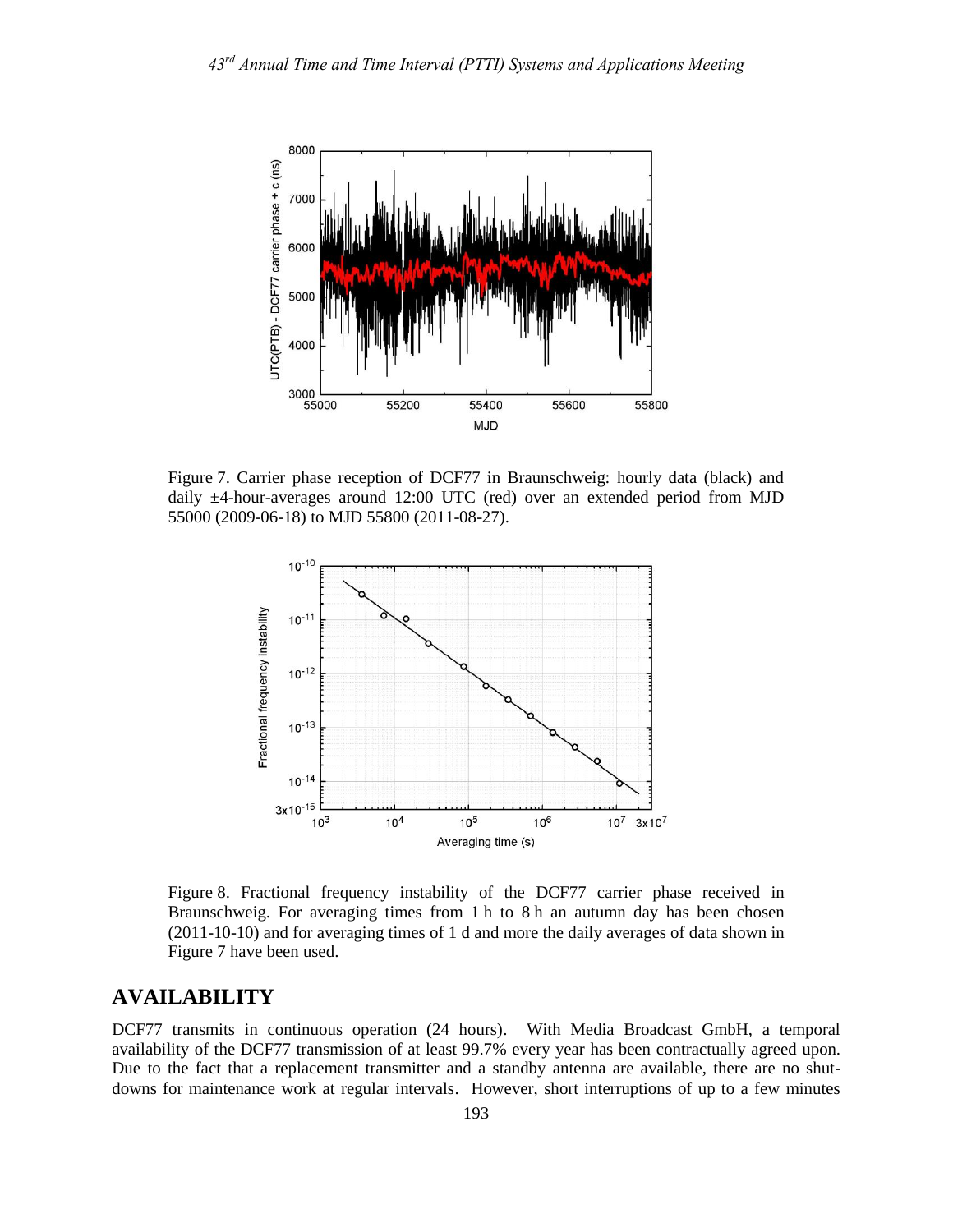must be expected when switch-over to the backup transmitter and the standby antenna is required in the case of unexpected events or due to maintenance work. Switch-offs with a duration of more than 2 minutes have been observed in the past years with a distribution as shown in Figure 9. The temporal availability over several years is shown in Figure 10. The most frequent cause of interruptions of longer duration was the electric detuning of the antenna resonance circuit by displacements of the antenna in heavy storm ore freezing rain. When the mismatch becomes too large the transmission is interrupted.



Figure 9. Frequency distribution of the DCF77 transmission interruptions per year from 2001 to 2010.



Figure 10. Annual availability, leaving unconsidered switch-offs having a duration of less than 2 minutes.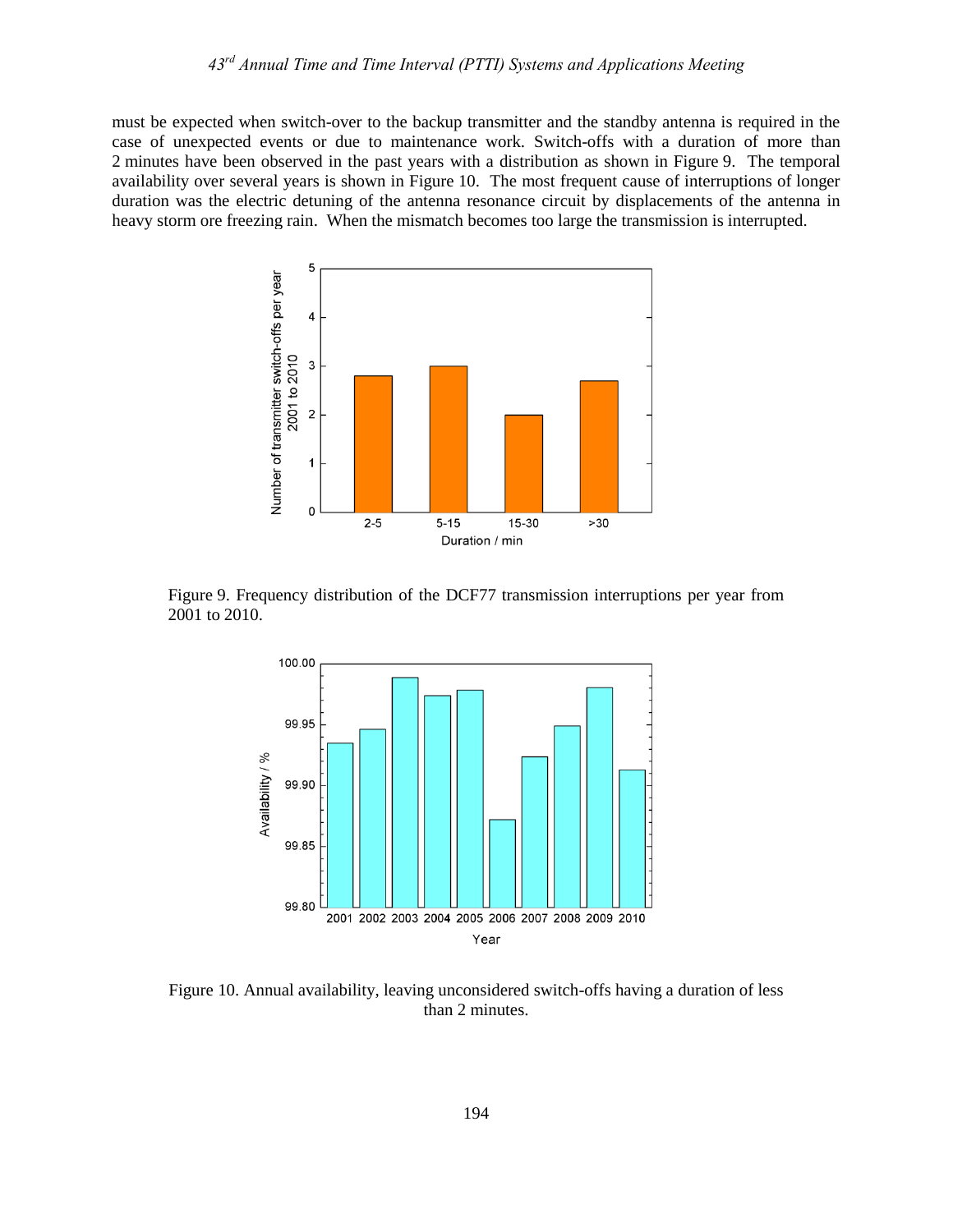## **CONCLUSION AND OUTLOOK**

With the longwave transmitter DCF77 controlled by PTB at 77.5 kHz, a reliable time signal and standard frequency transmitter has been available for many years, which can be received in many parts of Europe. Radio-controlled DCF77 clocks can be manufactured at low cost, and millions of them are in use. Today, approximately half of all "large electrical clocks" (table clocks, mounted clocks, wall clocks and alarm clocks) sold in the private sector are radio-controlled clocks. In addition, more than half a million radiocontrolled industrial clocks are in use, among them clocks which make use of the pseudo-random phase shift keying of the carrier. Such receivers are implemented in network time servers in computer networks used, e.g. for stock markets which need to make more than 400 transactions per second together with a high resolution of time **[13]**. The carrier frequency of the DCF77 is used to calibrate or to automatically correct standard frequency generators. In traffic, e.g. in railway and air-traffic control, DCF77 plays an important role. Parking meters and traffic lights are synchronized by DCF77. In an ever-increasing number of buildings, heating and ventilation systems are controlled by DCF77, and roller shutters are closed or opened by DCF77. In the telecommunication and energy-supply industries, DCF77 radiocontrolled clocks are used to allow time-related tariffs to be correctly billed. Numerous NTP servers feed the time received from DCF77 into computer networks, and all radio and television stations receive the exact time from DCF77. DCF77 thus continues being the most important medium for the dissemination of legal time by PTB.

#### **REFERENCES**

- **[1]** BIPM, 2010, **BIPM Annual Report on Time Activities, Vol. 5**, (BIPM, Sèvres, France).
- **[2]** A. Bauch, P. Hetzel, D. Piester, 2010, *"Time and Frequency Dissemination with DCF77: From 1959 to 2009 and beyond,"* **PTB-Mitteilungen, Special Issue Vol. 119**, No. 3, 3-26.
- **[3]** F. Riehle, 2004, **Frequency Standards: Basics and Applications**, (Whiley-VCH, Weinheim, Germany).
- **[4]** D. Piester, A. Bauch, J. Becker, T. Polewka, M. Rost, D. Sibold, and E. Staliuniene, 2007, *"PTB's Time and Frequency Activities in 2006: New DCF77 Electronics, New NTP Servers, and Calibration Activities,*" in Proc. 38<sup>th</sup> Annual Precise Time and Time Interval (PTTI) Systems and Applications Meeting, 5-7 December 2006, Reston, Virginia, pp. 37-47.
- **[5]** P. Hetzel, 1988, *"Time dissemination via the LF transmitter DCF77 using a pseudo-random phase shift keying of the carrier,*" in Proc. 2<sup>nd</sup> European Frequency and Time Forum, 16-18 Mar 1988, Neuchâtel, Switzerland, pp. 351-364.
- **[6]** D. Piester, A. Bauch, and P. Hetzel, 2004, *"Zeit- und Normalfrequenzverbreitung mit DCF77,"* **PTB-Mitteilungen, Vol. 114**, 343-366.
- **[7]** D. Piester, A. Bauch, J. Becker, and T. Polewka, 2005, *"Time and Frequency Activities at the Physikalisch-Technische Bundesanstalt,* " Proc. 36<sup>th</sup> Annual Precise Time and Time Interval Systems and Applications Meeting, 7-9 Dec 2004, Washington DC, USA, pp. 179-188.
- **[8]** ITU-R Recommendations: TF.583-6 *"Time Codes"* and TF.768-7 *"Standard frequency and time signals,"* ITU, Geneva; see *http://www.itu.int*